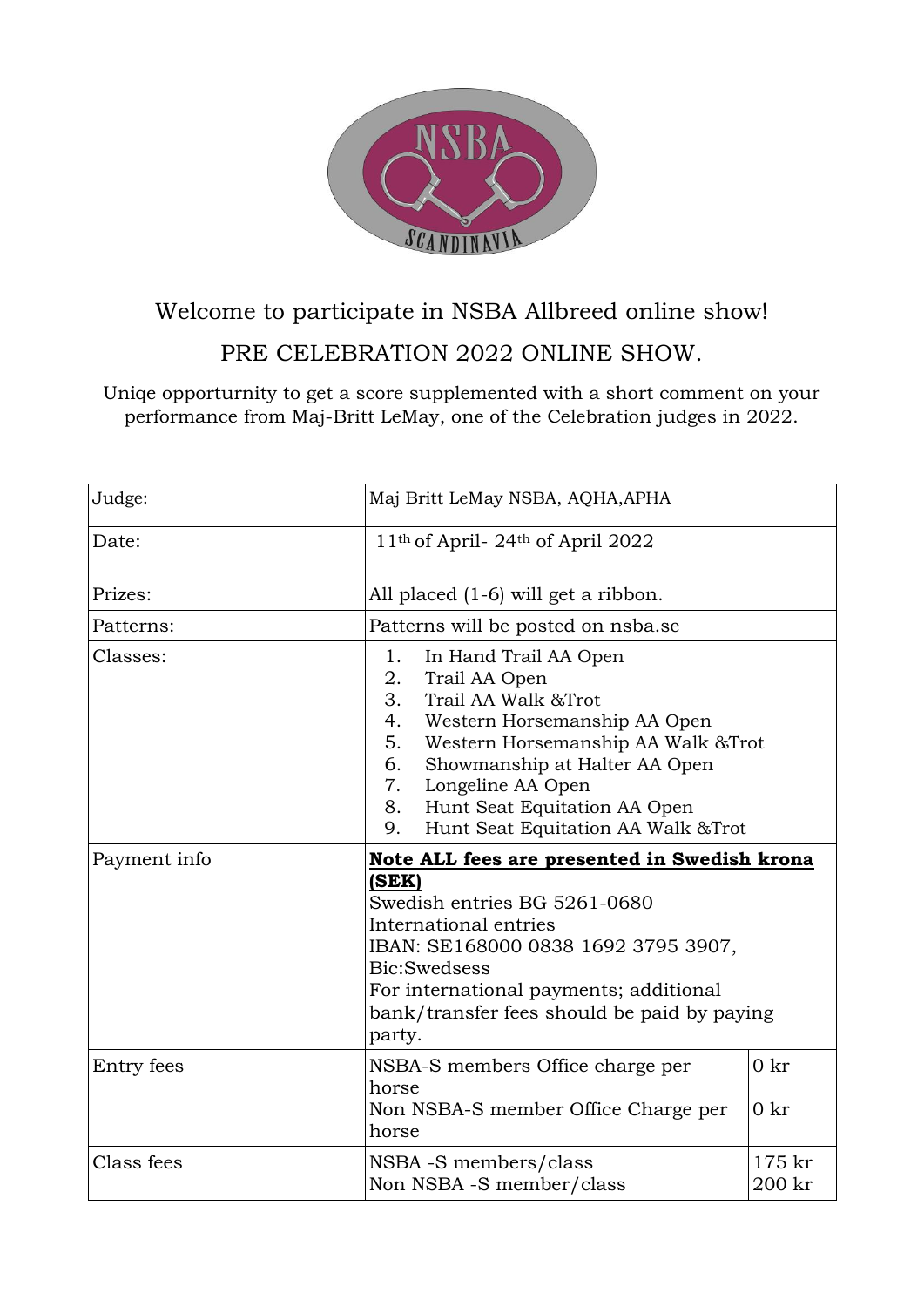| Showrules and general<br>information    | The show is open for all riders and all horses, no<br>licenses or memberships needed.                                                                                                                                              |  |
|-----------------------------------------|------------------------------------------------------------------------------------------------------------------------------------------------------------------------------------------------------------------------------------|--|
|                                         | The show is held according to NSBA:s rulebook<br>except for In Hand Trail which is judged by the<br>APHA-rulebook.                                                                                                                 |  |
|                                         | Only approved bits are allowed. Any bit, any age.                                                                                                                                                                                  |  |
|                                         | Clothing and equipment: Only approved<br>equipment for showing is allowed. Showdress<br>optional. Dress properly, softpants and saggy<br>clothes are not appreciated.                                                              |  |
| Membership:                             | Join NSBA- Scandinavia on nsba.se                                                                                                                                                                                                  |  |
| How to enter:                           | Videos/films are to be uploaded on entry form<br>according to instructions in form on nsba.se                                                                                                                                      |  |
|                                         | By registering, you agree that NSBA will send your<br>video to the current judge for assessment and<br>placement and that the score sheet and result<br>lists uploaded on nsba.se available to the public.                         |  |
| Last day to send in your<br>video:      | 24th of April 2022                                                                                                                                                                                                                 |  |
| <b>Execution of classes:</b>            | The film/video shall be recorded in a sweep and<br>be of good quality without backlight.<br>Editing the movie is prohibited!<br>If signs of editing are made, the ride is<br>disqualified. Do not remove the sound.                |  |
|                                         | Camera: Stand where you are to film from, ask the<br>rider to stand where the pattern is as closest and<br>zoom the horse and rider so they fill the frame.<br>Keep that zoom during filming. Start filming at the<br>start point. |  |
|                                         | The ride must be filmed from the X<br>mark!                                                                                                                                                                                        |  |
| Questions regarding the<br>online show: | Linda Hansson 0704365460<br>Christel Svensson 0705430196<br>Welcome to DRE CEI FRRATION 2022                                                                                                                                       |  |

Welcome to PRE CELEBRATION 2022

Arranged by NSBA Scandinavia!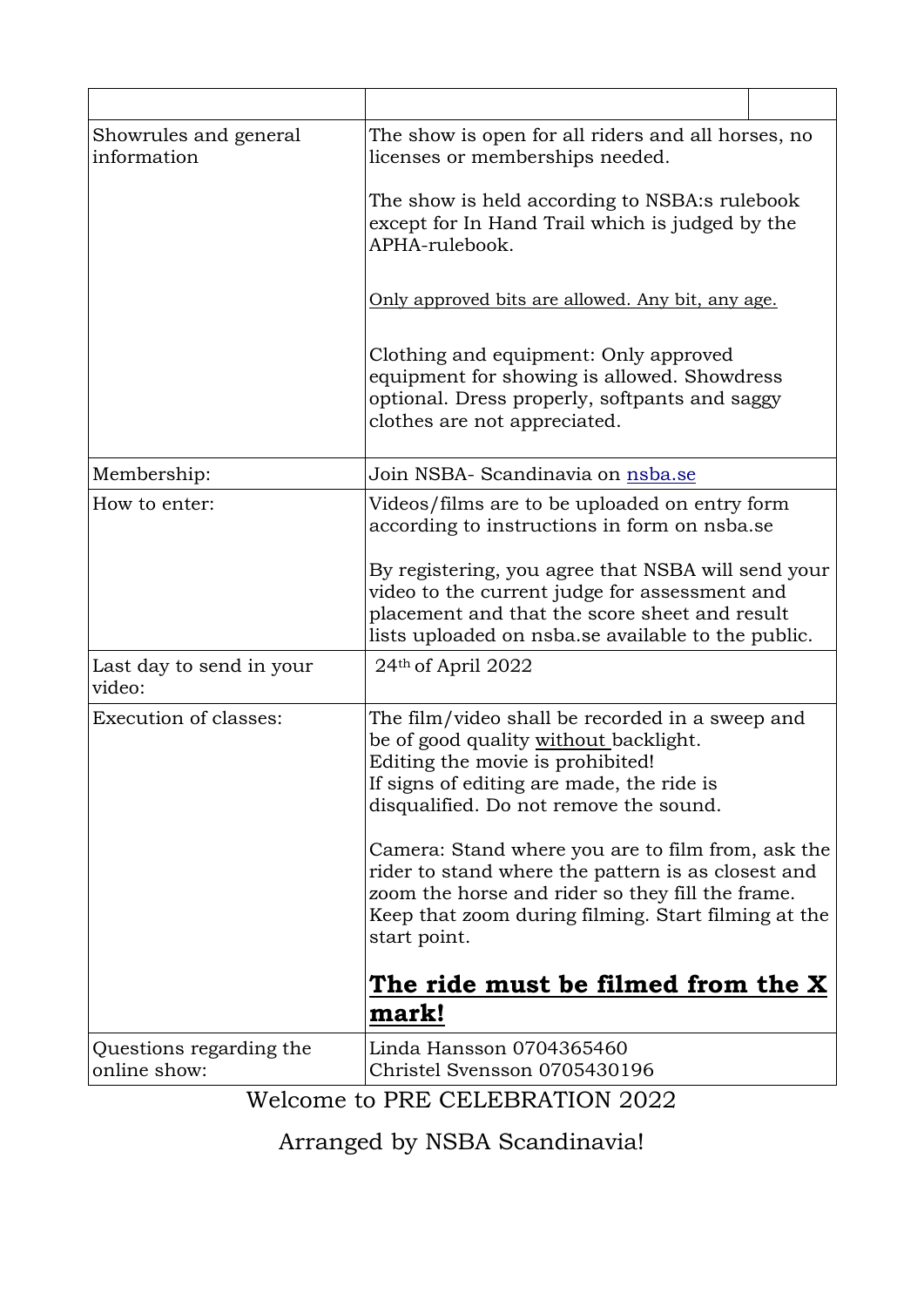

## PRE CELEBRATION 2022 ONLINE SHOW.

#### Unikt tillfälle, få bedömning och en kort kommentar från Maj Britt LeMay Celebration domare 2022.

## Välkommen att delta i NSBA Allbreed online show!

| Domare:                                | Maj Britt LeMay NSBA, AQHA, APHA                                                                                                                                                                                                                                                                                   |                    |
|----------------------------------------|--------------------------------------------------------------------------------------------------------------------------------------------------------------------------------------------------------------------------------------------------------------------------------------------------------------------|--------------------|
| Datum                                  | 11 april – 24 april 2022                                                                                                                                                                                                                                                                                           |                    |
| Priser                                 | Alla placerade (1-6) får rosett.                                                                                                                                                                                                                                                                                   |                    |
| Mönster                                | Mönster publiceras på nsba.se                                                                                                                                                                                                                                                                                      |                    |
| Klasser / "Showbill"                   | 1.<br>In Hand Trail AA Open<br>2.<br>Trail AA Open<br>3.<br>Trail AA Walk&Trot<br>4.<br>Western Horsemanship AA Open<br>Western Horsemanship AA Walk&Trot<br>5.<br>Showmanship at Halter AA Open<br>6.<br>Longeline AA Open<br>7.<br>Hunt Seat Equitation AA Open<br>8.<br>Hunt Seat Equitation AA Walk&Trot<br>9. |                    |
| Betalningsinformation                  | Alla summor är angivna i svensk valuta (SEK).<br>Svenska betalningar till BG 5261-0680<br>Internationella betalningar till<br>IBAN: SE168000 0838 1692 3795 3907,<br>Bic:Swedsess<br>För internationell betalande ska obligatoriska<br>bank-/överföringsavgifter betalas av den<br>betalande parten.               |                    |
| Anmälningsavgift                       | Office charge per häst<br>Icke NSBA-S member Office Charge per<br>häst                                                                                                                                                                                                                                             | 0kr<br>0kr         |
| Klassavgift                            | NSBA Scandinavia-S medlemmar/klass<br>Icke NSBA-S member/klass                                                                                                                                                                                                                                                     | $175$ kr<br>200 kr |
| Showregler och generell<br>information | Tävlingen är öppen för alla ryttare och hästraser,<br>inga medlemskap krävs<br>Tävlingen hålls i övrigt efter NSBAs regelbok                                                                                                                                                                                       |                    |